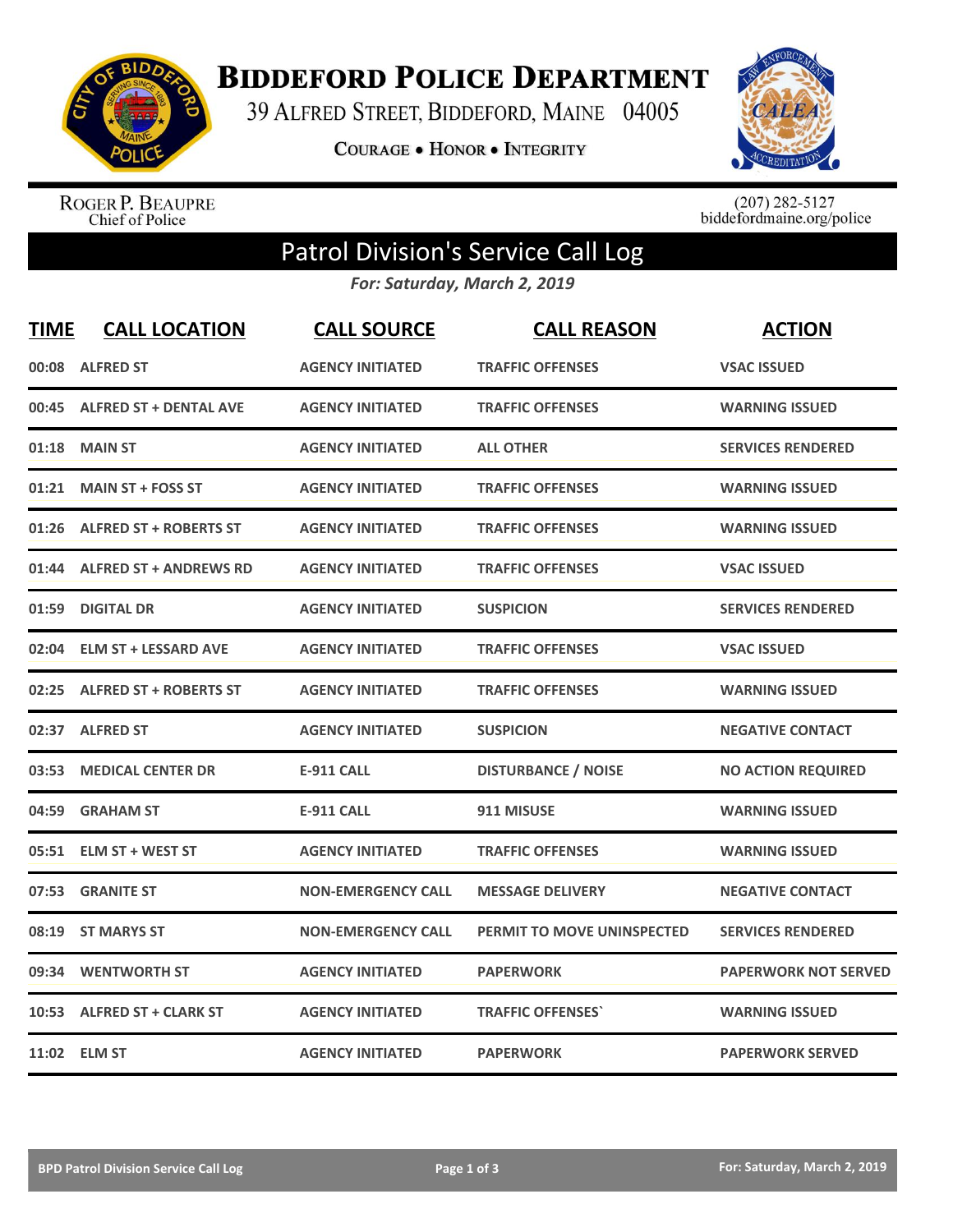| <b>TIME</b> | <b>CALL LOCATION</b>                                 | <b>CALL SOURCE</b>        | <b>CALL REASON</b>                                           | <b>ACTION</b>            |  |
|-------------|------------------------------------------------------|---------------------------|--------------------------------------------------------------|--------------------------|--|
| 11:04       | <b>GRAHAM ST</b>                                     | <b>AGENCY INITIATED</b>   | <b>OPER AFTER SUSPENSION</b>                                 | <b>CITATION ISSUED</b>   |  |
|             |                                                      |                           | OFFENDER: LINDA S PERRY  AGE: 65  RESIDENT OF: BIDDEFORD, ME |                          |  |
|             | CHARGE: OPERATING WHILE LICENSE SUSPENDED OR REVOKED |                           |                                                              |                          |  |
|             | 11:14 ACORN ST                                       | <b>WALK-IN AT STATION</b> | <b>RECOVERED STOLEN PROPERTY</b>                             | <b>SERVICES RENDERED</b> |  |
|             | 11:51 ALFRED ST                                      | <b>AGENCY INITIATED</b>   | <b>PAPERWORK</b>                                             | <b>PAPERWORK SERVED</b>  |  |
|             | 11:51 ORCHARD ST                                     | <b>WALK-IN AT STATION</b> | <b>CIVIL COMPLAINT</b>                                       | <b>CIVIL COMPLAINT</b>   |  |
|             | 11:53 GRANITE ST                                     | <b>NON-EMERGENCY CALL</b> | <b>BURGLARY OF A MOTOR VEHICLE</b>                           | <b>REPORT TAKEN</b>      |  |
|             | 11:54 ALFRED ST                                      | <b>E-911 CALL</b>         | 911 MISUSE                                                   | <b>SERVICES RENDERED</b> |  |
|             | 12:56 MT VERNON ST                                   | <b>WALK-IN AT STATION</b> | <b>CIVIL COMPLAINT</b>                                       | <b>SERVICES RENDERED</b> |  |
|             | 12:59 ELM ST                                         | <b>NON-EMERGENCY CALL</b> | <b>ALL OTHER</b>                                             | <b>SERVICES RENDERED</b> |  |
|             | 13:38 GOVE ST                                        | <b>AGENCY INITIATED</b>   | <b>PAPERWORK</b>                                             | <b>PAPERWORK SERVED</b>  |  |
|             | 14:15 ALFRED ST                                      | <b>NON-EMERGENCY CALL</b> | <b>TRESPASSING</b>                                           | <b>REPORT TAKEN</b>      |  |
| 14:28       | <b>THORNTON ST</b>                                   | <b>WALK-IN AT STATION</b> | <b>THEFT</b>                                                 | <b>REPORT TAKEN</b>      |  |

| 17:24 ACORN ST            | <b>AGENCY INITIATED</b> | <b>PAPERWORK</b>                                                   | <b>NEGATIVE CONTACT</b> |
|---------------------------|-------------------------|--------------------------------------------------------------------|-------------------------|
|                           |                         | OFFENDER: ROGER G DAIGLE  AGE: 56  RESIDENT OF: BIDDEFORD, ME      |                         |
| <b>CHARGE: HARASSMENT</b> |                         |                                                                    |                         |
|                           |                         |                                                                    |                         |
| 17:27 POOL ST + ALFRED ST | <b>AGENCY INITIATED</b> | <b>TRAFFIC OFFENSES</b>                                            | <b>CITATION ISSUED</b>  |
|                           |                         | OFFENDER: SOPHIA MICHELLE MONTI  AGE: 20  RESIDENT OF: LINCOLN, RI |                         |

**15:41 ELM ST E-911 CALL 911 MISUSE SERVICES RENDERED**

**16:15 EIGHTH ST + FOURTH ST AGENCY INITIATED STOP SIGN NEEDS TO BE FIXED SERVICES RENDERED**

**17:10 MAIN ST AGENCY INITIATED PAPERWORK PAPERWORK SERVED**

| 18:17 | <b>ALFRED ST</b>    | <b>NON-EMERGENCY CALL</b> | <b>COURT ORDERED CHECK IN</b> | <b>NO VIOLATION</b>      |
|-------|---------------------|---------------------------|-------------------------------|--------------------------|
| 18:30 | <b>ALFRED ST</b>    | <b>AGENCY INITIATED</b>   | <b>PAPERWORK</b>              | <b>NEGATIVE CONTACT</b>  |
| 18:37 | <b>ADAMS ST</b>     | <b>WALK-IN AT STATION</b> | <b>MENTAL ILLNESS CASES</b>   | <b>REPORT TAKEN</b>      |
| 18:41 | <b>WENTWORTH ST</b> | <b>AGENCY INITIATED</b>   | <b>PAPERWORK</b>              | <b>PAPERWORK SERVED</b>  |
| 18:48 | <b>BIRCH ST</b>     | <b>NON-EMERGENCY CALL</b> | <b>CHECK WELFARE</b>          | <b>REPORT TAKEN</b>      |
| 19:13 | <b>POMERLEAU ST</b> | <b>E-911 CALL</b>         | 911 MISUSE                    | <b>SERVICES RENDERED</b> |
| 19:37 | <b>BIRCH ST</b>     | <b>NON-EMERGENCY CALL</b> | <b>ROAD CHECK CONDITIONS</b>  | <b>UNFOUNDED</b>         |

 $\overline{\phantom{0}}$